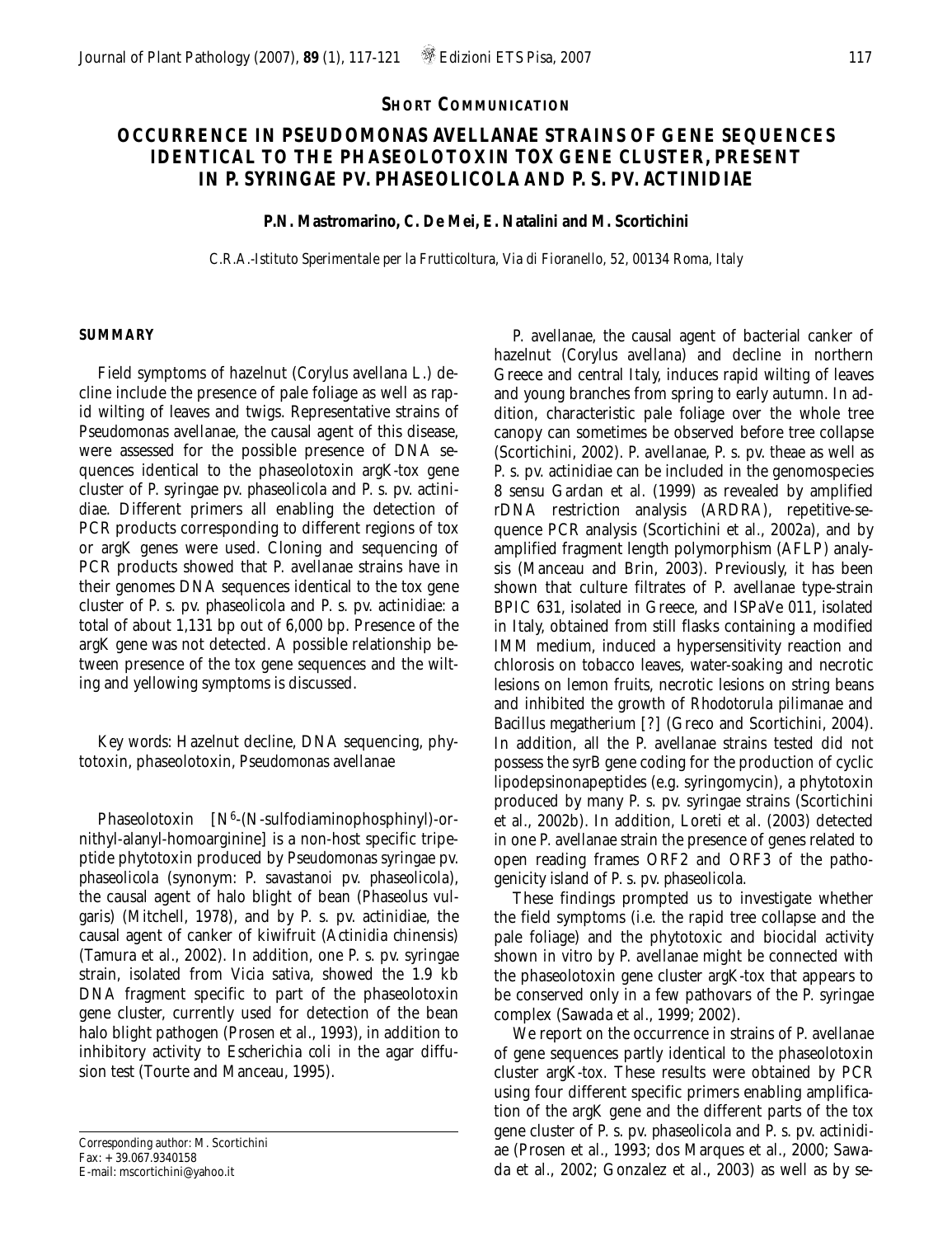quencing and comparison of selected PCR products. In addition we were able to induce necrotic lesions and light chlorosis on bean leaves and pods by the causative agent of hazelnut decline, *P. avellanae*. The main properties of the strains used are shown in Table 1. All strains were routinely grown on nutrient agar (Oxoid, Basingstoke, UK) containing 3% sucrose (mNSA).

Total genomic DNA was prepared according to Scortichini *et al.* (2002a). Primers for detection of the *argKtox* cluster in *P. avellanae* strains are reported in Table 2.

The presence of *argK* was assessed using primers designed by Sawada *et al*. (2002).

The PCR reaction was performed in a 30-µL reaction mixture containing 3  $\mu$ L of template DNA, 0.2 mM dNTPs, 3 mM MgCl<sub>2</sub>, 1 mM of each primer, 1.25 U *Taq* polymerase (Promega Corp, Madison, WI, USA) and 1 x PCR buffer. Thermal cycling was: initial denaturation at 94°C for 5 min, 35 cycles of denaturation at 94°C for 1 min, annealing at 60°C for 1 min, extension at 72°C for 1 min, a single final extension step at 72°C for 10 min, and final soak at 4°C.

The presence of a fragment of 480 bp of the *tox* gene cluster of *P. s*. pv. *phaseolicola* (dos Marquez *et al*., 2000) was checked in a  $30$ -µL PCR mixture containing 3 µL of template DNA,  $0.2 \text{ mM dNTPs}$ , 3 mM MgCl<sub>2</sub>, 1.2 mM of each primer, 0.25 U of *Taq* polymerase (Promega Corp, Madison, WI, USA). Thermal cycling was: initial denaturation at 94°C for 5 min, 35 cycles of denaturation at 94°C for 1 min, annealing at 58°C for 1 min, extension at 72°C for 1 min, a single final extension step at 72°C for 10 min, and final soak at 4°C.

The presence of a fragment of 1.9 kb of the *tox* gene of *P. s*. pv. *phaseolicola* (Prosen *et al*., 1993) was checked in a 30-µL PCR mixture containing 3 µL of template DNA,  $0.2$  mM dNTPs,  $3$  mM MgCl<sub>2</sub>,  $0.4$  mM of each primer, 1,25 U of *Taq* polymerase (Promega Corp, Madison, WI, USA). Thermal cycling was: initial denaturation at 94°C for 5 min, 35 cycles of denaturation at

|  | Table 1. Pseudomonas strains used in this study. |  |  |  |
|--|--------------------------------------------------|--|--|--|
|--|--------------------------------------------------|--|--|--|

| Strain                                                | Host plant          | Origin   | Year         |
|-------------------------------------------------------|---------------------|----------|--------------|
|                                                       |                     |          | of isolation |
| Pseudomonas avellanae BPIC 631 <sup>T</sup>           | Corylus avellana    | Greece   | 1976         |
| Pseudomonas avellanae BPIC 632                        | Corylus avellana    | Greece   | 1976         |
| Pseudomonas avellanae BPIC 1077                       | Corylus avellana    | Greece   | 1987         |
| <i>Pseudomonas avellanae</i> ISPaVe011                | Corylus avellana    | Italy    | 1991         |
| Pseudomonas avellanae ISF 111                         | Corylus avellana    | Italy    | 2004         |
| <i>Pseudomonas avellanae</i> ISF 112                  | Corylus avellana    | Italy    | 2004         |
| P. syringae pv. actinidiae NCPPB 3739 $^{\mathrm{T}}$ | Actinidia chinensis | Japan    | 1984         |
| P. syringae pv. theae CFBP 4097                       | Camellia sinensis   | Japan    | NK.          |
| P. syringae pv. phaseolicola 1448A                    | Phaseolus vulgaris  | Ethiopia | 1985         |
| P. syringae pv. phaseolicola 1449B                    | Lablab purpureus    | Ethiopia | 1985         |
| P. syringae pv. phaseolicola 3634                     | Phaseolus coccineus | Italy    | 1988         |

BPIC : Culture Collection of the Benaki Phytopathological Institute, Kiphissia-Athens, Greece CFBP: Collection Francaise de Bactéries Phytopathogènes, Angers, France ISF : Culture Collection of C.R.A.-Istituto Sperimentale per la Frutticoltura, Roma, Italy ISPaVE: : Culture Collection of C.R.A.-Istituto Sperimentale per la Patologia Vegetale, Roma, Italy NCPPB: National Collection of Plant Pathogenic Bacteria, York, United Kingdom <sup>T</sup>: type-strain; NK: not known

| Primer sequence                                                              | Base pair length Reference |                                  |
|------------------------------------------------------------------------------|----------------------------|----------------------------------|
| PHA19: 5'-CGTCTGTAACCAGTTGATCC-3'<br>PHA95: 5'-GAATCCTTGAATGCGAAGGC-3'       | 480                        | dos Marques <i>et al.</i> , 2000 |
| HM6: 5'-CGTGTCCGTGGATAAAAGC-3'<br>HM13: 5'-GTTGAATTTCACTACCCC-3'             | 1.900                      | Prosen <i>et al.</i> , 1993      |
| PHTE-F:5'-AATATAGGCTTCAACTTCCTC-3'<br>PHTR: 5'-CCAGGTCAACTCACTTCCG-3'        | 3.025                      | Gonzalez et al. 2003             |
| OCTF-03: -5'-GACCGTCAAGGAAGAATTCGGGCGC-3'<br>OCTR: 5'-CGACCTTGTTGACCTCCCG-3' | 632                        | Sawada et al., 2002              |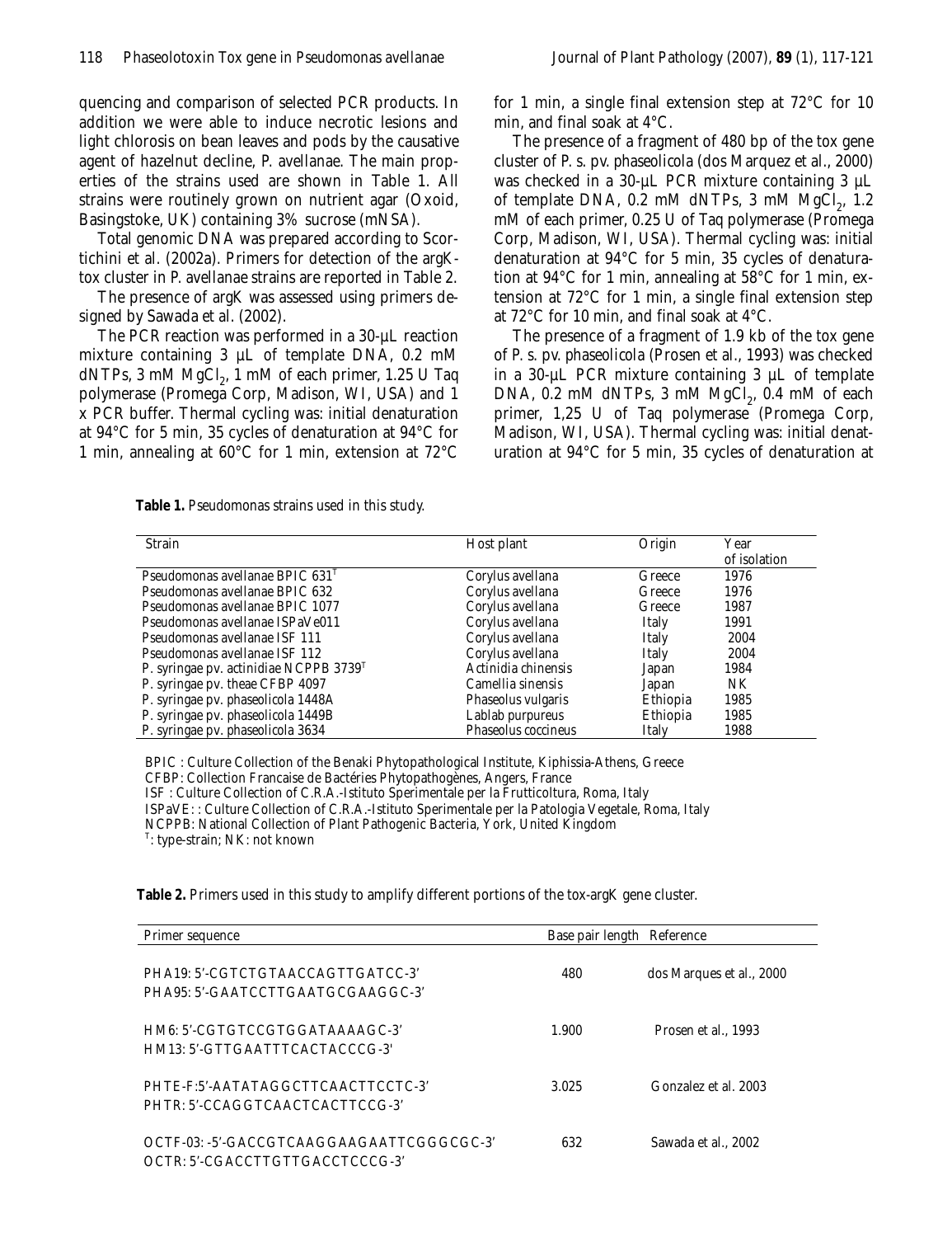

2.0

**Fig. 1.** PCR amplification of a 1,900 bp fragment of the *tox* gene of *Pseudomonas syringae* pv. *phaseolicola* (Prosen *et al*., 1993) in *P. avellanae*, *P. s.* pv. *actinidiae* and *P. s.* pv. *phaseolicola* strains, using the primers shown in Table 2. The expected product is present in *P. s.* pv. *phaseolicola*, *P. s.* pv. *actinidiae* and *P. avellanae*. M: molecular size marker (Kb) 1 kb-ladder (BioLabs, Ipswich, MA, USA). Lane 1, *P. avellanae* IS-PaVe 011,; lane 2, *P. s.* pv. *actinidiae* NCPPB 3739; lane 3, *P. s*. pv. *phaseolicola* 1448A; lane 4, *P. avellanae* BPIC 631.

94°C for 1 min, annealing at 60°C for 1 min, extension at 72°C for 1 min, a single final extension step at 72°C for 10 min, and final soak at 4°C.

The presence of a fragment of 3.0 kb of the *phtE* locus of the *tox* gene cluster of *P. s*. pv. *phaseolicola* (Gonzalez *et al*., 2003) was checked in a 30-µL PCR mixture containing 3 µL of template DNA, 0.2 mM dNTPs, 3 mM MgCl<sub>2</sub>, 1.2 mM of each primer, 1.0 U of *Taq* polymerase (Promega Corp, Madison, WI, USA). Thermal cycling was that of Gonzalez *et al*. (2003).

PCR products of *P. s.* pv. *phaseolicola* 1448A and those of *P. avellanae* BPIC 631 showing a fragment of the size expected for the the phaseolotoxin *argK-tox* gene cluster, were analyzed by electrophoresis in 1% agarose gels. In particular, the 480 bp and 1,900 bp fragments of the *tox* gene cluster were sequenced. The bands of expected size were isolated with the Wizard SV Gel and PCR clean up system (Promega Corp, Madison, WI, USA), and cloned into pGEM-T easy vector (Promega Corp, Madison, WI, USA). Ligated plasmids were transformed into competent *E. coli* strain TOP10 F' cells (Invitrogen, Milano, Italy) and the bacteria spread onto LB agar plates containing 50  $\mu$ g.ml<sup>-1</sup> ampicillin, 0.5 mM IPTG, and 80  $\mu$ g.ml<sup>-1</sup> X-gal. Plasmid DNA isolated from several white colonies was purified and digested according to Sambrook *et al.* (1989), and digested with *EcoR I* to verify the presence of the inserts. These clones were sequenced with primers T7: 5'-TAATACGACTCAC-TATAGGG-3' and SP6: 5'-GATTTAGGTGACAC-TATAG:3' by Primm (Milano, Italy).

*P. avellanae* as well as *P. s*. pv. *phaseolicola*, *P. s.* pv*. actinidiae* and *P. s.* pv. *theae* strains were inoculated to bean (*Phaseolus vulgaris* L.) cv. Sofia leaves and cv. Corallo pods to verify possible disease development. For inoculation of bean pods, the strains listed in Table 1 were grown for three days on mNSA, at 18°C. Bacterial suspensions of 1 to 2.  $10^8$  cfu. ml<sup>-1</sup> were then prepared in sterile 0.85% NaCl (physiological saline, PS). Bean pods were inoculated by placing 10 µl of the bacterial suspension on the pod and, immediately pricking the pod through the drop. Ten drops for each strain were used. Sterile PS, inoculated in the same way, served as negative control. Similarly, fully expanded leaves of pot-grown bean plants cv. Sofia were inoculated with the same strains. The leaves were infiltrated using a sterile syringe until they appeared water-soaked. For each strain, six leaflets were inoculated. Sterile PS



**Fig. 2.** PCR amplification of a 480 bp fragment of the *tox* region gene of *Pseudomonas syringae* pv. *phaseolicola* (dos Marques *et al*., 2000) in *P. avellanae*, *P. s* pv. *actinidiae*, *P. s.* pv. *theae* and *P. s.* pv. *phaseolicola* strains, using the primers shown in Table 2. The expected product is present in *P. s.* pv. *phaseolicola*, *P. s.* pv. *actinidiae* and in *P. avellanae*, and absent in *P. s.* pv. *theae*. M: molecular size marker (bp) (100 bp DNA ladder; Promega). Lane 1, *P. avellanae* ISF 111; lane 2, *P. avellanae* ISF 112; lane 3, *P*. *avellanae* BPIC 1077; lane 4, *P. avellanae* BPIC 631; lane 5, *P. avellanae* BPIC 632; lane 6, *P. s*. pv. *phaseolicola* 3634; lane 7, *P. s*. pv. *phaseolicola* 1449B; lane 8, *P. s*. pv. *phaseolicola* 1448A; lane 9, *P. s.* pv. *actinidiae* NCPPB 3737; lane 10, *P. s.* pv. *theae* CFBP 4097.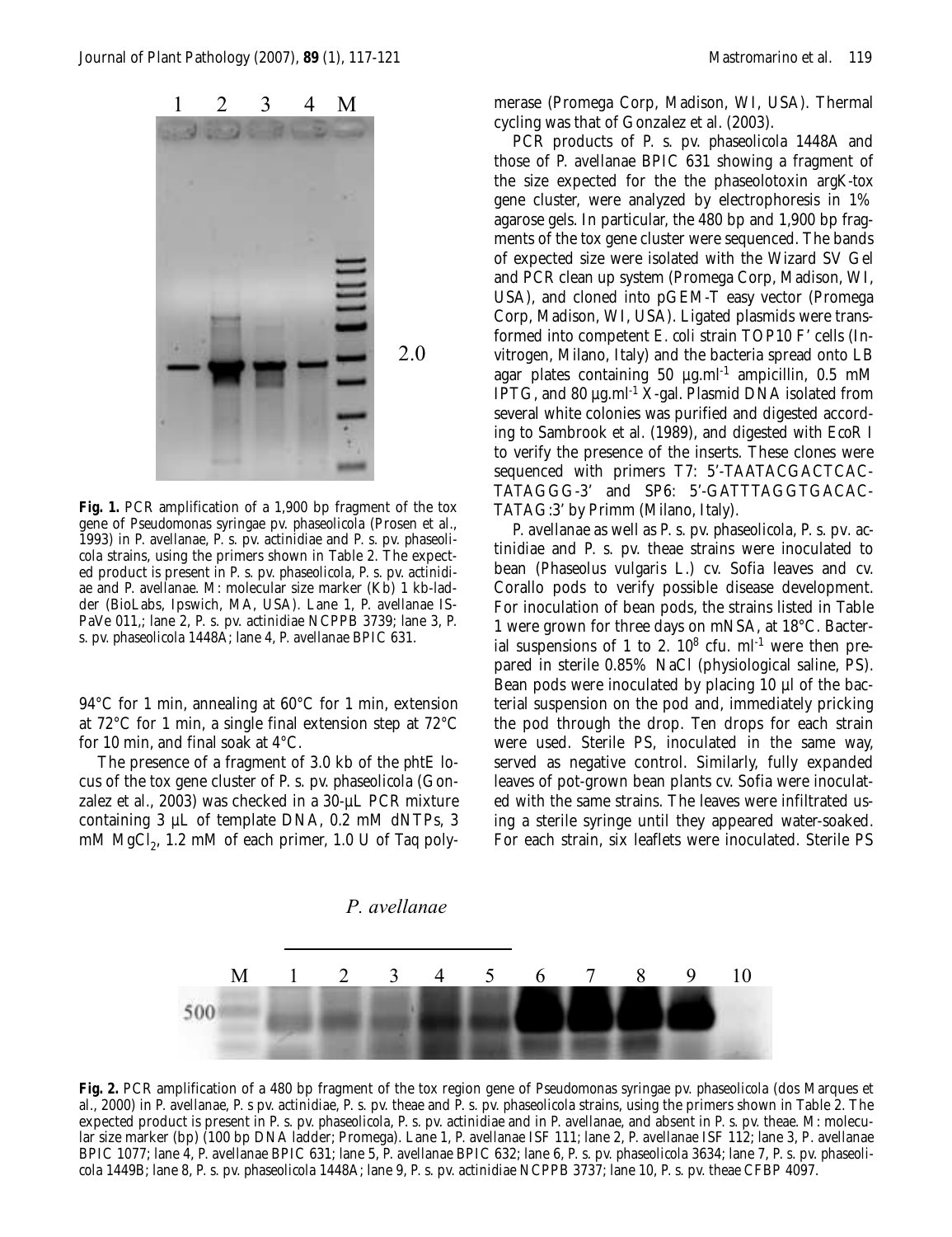was infiltrated as negative control. The pods and the plants were placed in a glasshouse where the temperature never exceeded 18°C, to incite the appearance of the halo blight symptom. The symptoms were checked for up to ten days after the inoculation.

Of the four primer pairs tested, only two (PHA19 and PHA95 and HMA6 and HMA13), allowed amplification of PCR products of the same size as the phaseolotoxin *tox* gene cluster (Figs 1 and 2). Sequencing of these products revealed complete identity between bp 435bp and 696bp of *P. avellanae* BPIC 631 and the corresponding sequences of *P. s.* pv. *phaseolicola* 1448A, indicating that c. 19% of the *tox* gene cluster is also present in *P. avellanae*. The sequences have been deposited in the GenBank nucleotide sequence database (Accession numbers: AM283540 and AM283541).

The pathogenicity tests performed with on bean pods confirmed that only *P. s.* pv. *phaseolicola* induces the water-soaked symptoms four-five days after inoculation. All the other pathogens tested, including *P. avellanae*, incited only a necrotic lesion around the inoculation site. Inoculation with the *P. avellanae* strains on bean leaves gave a water-soaked area that lasted for two-three days. However, afterwards no enlargement of the symptom or the typical halo blight was observed. *P. s.* pv. *actinidiae* and *P. s*. pv. *theae* incited a hypersensitivity reaction only. No reaction was observed upon the infiltration with sterile PS.

This study shows that sequences of the *tox* gene cluster coding for the production of phaseolotoxin by *P. s*. pv. *phaseolicola* and *P. s.* pv. *actinidiae* are also present in the genome of *P. avellanae*, the causal agent of hazelnut decline. In fact, primers enabling the amplification of the region corresponding to ORF5 and ORF6 of about 1.9 kb of the *tox* gene (Gonzalez *et al*., 2003), allowed detection of a 696 bp sequence 100% identical to that of *P. s.* pv. *phaseolicola*. This region codes for a fatty acid desaturase belonging to a NAD-dependent epimerase/ dehydratase family. In addition, we also found in *P. avellanae* a sequence of 435 bp identical to a putative lysine amidinotranseferase of *P. s.* pv. *phaseolicola*. However, the other fundamental part of the cluster, the phaseolotoxin-resistant OCTase gene, *argK*, as well as the remaining part of 3.0 kb of the *tox* gene, seem not to be present or are markedly different in *P. avellanae.* These results provide some evidence that the phytotoxic and biocidal compounds produced by *P. avellanae* (Greco and Scortichini, 2004; Lops, 2005) do not belong to phaseolotoxin, even though they would seem related to it in some part. Previous studies (Scortichini *et al*., 2002a) also indicated the absence in *P. avellanae* of the *syrB* gene coding for lipodepsinonapeptides, which are involved in production of *P. syringae* pv. *syringae* syringomycin.

Some interaction between *P. avellanae* and bean leaves is present, since water-soaked lesions were observed three days after inoculation. Afterwards, however, there was no enlargement of the lesion or development of halo blight By contrast, no water-soaking was observed upon inoculation of bean pods, suggesting that different types of plant-microbe interaction may occur in bean leaves and pods when challenged by *P. avellanae*.

### **REFERENCES**

- Dos Marques A.S., Corbière R., Gardan L., Tourte C., Manceau C., Taylor J.D. 2000. Multiphasic approach for the identification of the different classification levels of *Pseudomonas savastanoi* pv. *phaseolicola. European Journal of Plant Pathology* **106**: 715-734.
- Gardan L., Shafik H., Belouin S., Broch R., Grimont F., Grimont P.A.D. 1999. DNA relatedness among the pathovars of *Pseudomonas syringae* and description of *Pseudomonas tremae*, sp. nov., and *Pseudomonas cannabina*, sp. nov. (*ex* Sutic and Dowson 1950). *International Journal of Systematic Bacteriology* **49**: 469-478.
- Gonzalez A.I., de la Vega M.P., Ruiz M.L., Polanco C. 2003. Analysis of the *argK-tox* gene cluster in nontoxigenic strains of *Pseudomonas syringae* pv. *phaseolicola. Applied and Environmental Microbiology* **69**: 4979-4982.
- Greco M., Scortichini M., 2004. Phytotoxic and biocidal metabolites produced in culture by *Pseudomonas avellanae*. *Journal of Plant Pathology* **86**: 296.
- Lops R., 2005. Antimicrobial activity of secondary metabolites produced by different pathovars of *Pseudomonas syringae* and by strains of *P. avellanae. Phytopathologia Mediterranea* **44**: 56-70.
- Loreti S., Gallelli A., Jackson R., Butcher D., Arnold D., Vivian A., 2003. Chracterisation of effector genes of pseudomonads causing disease on hazelnut. In: Iacobellis N.S., Collmer A., Hutcheson S.W., Mansfield J.W., Morris C.E., Murillo J., Schaad N.W., Stead D.E., Surico G., Ullrich M.S. (eds.), *Pseudomonas syringae* and Related Pathogens, pp. 393-398. Kluwer Academic, Dordrecht, The Netherlands.
- Manceau C., Brin C. 2003. Pathovars of *Pseudomonas syringae* are structured in genetic populations allowing the selection of specific markers for their detection in plant samples. In: Iacobellis N.S., Collmer A., Hutcheson S.W., Mansfield J.W., Morris C.E., Murillo J., Schaad N.W., Stead D.E., Surico G., Ullrich M.S. (eds.), *Pseudomonas syringae* and Related Pathogens, pp. 503-512. Kluwer Academic, Dordrecht, The Netherlands.
- Mitchell R.E. 1976. Bean halo-blight toxin. *Nature* **260**: 75-76.
- Prosen D., Hatziloukas E., Schaad N.W., Panopoulos N.J. 1993. Specific detection of *Pseudomonas syringae* pv. *phaseolicola* DNA in bean seed by polymerase chain reaction-based amplification of a phaseolotoxin gene region. *Phytopathology* **83**: 965-970.
- Sambrook J., Fritsch E.F., Maniatis T. 1989. Molecular cloning: a laboratory manual.  $2<sup>nd</sup>$  edition. Cold Spring Harbor Laboratory Press, Cold Spring Harbor, U.S.A.